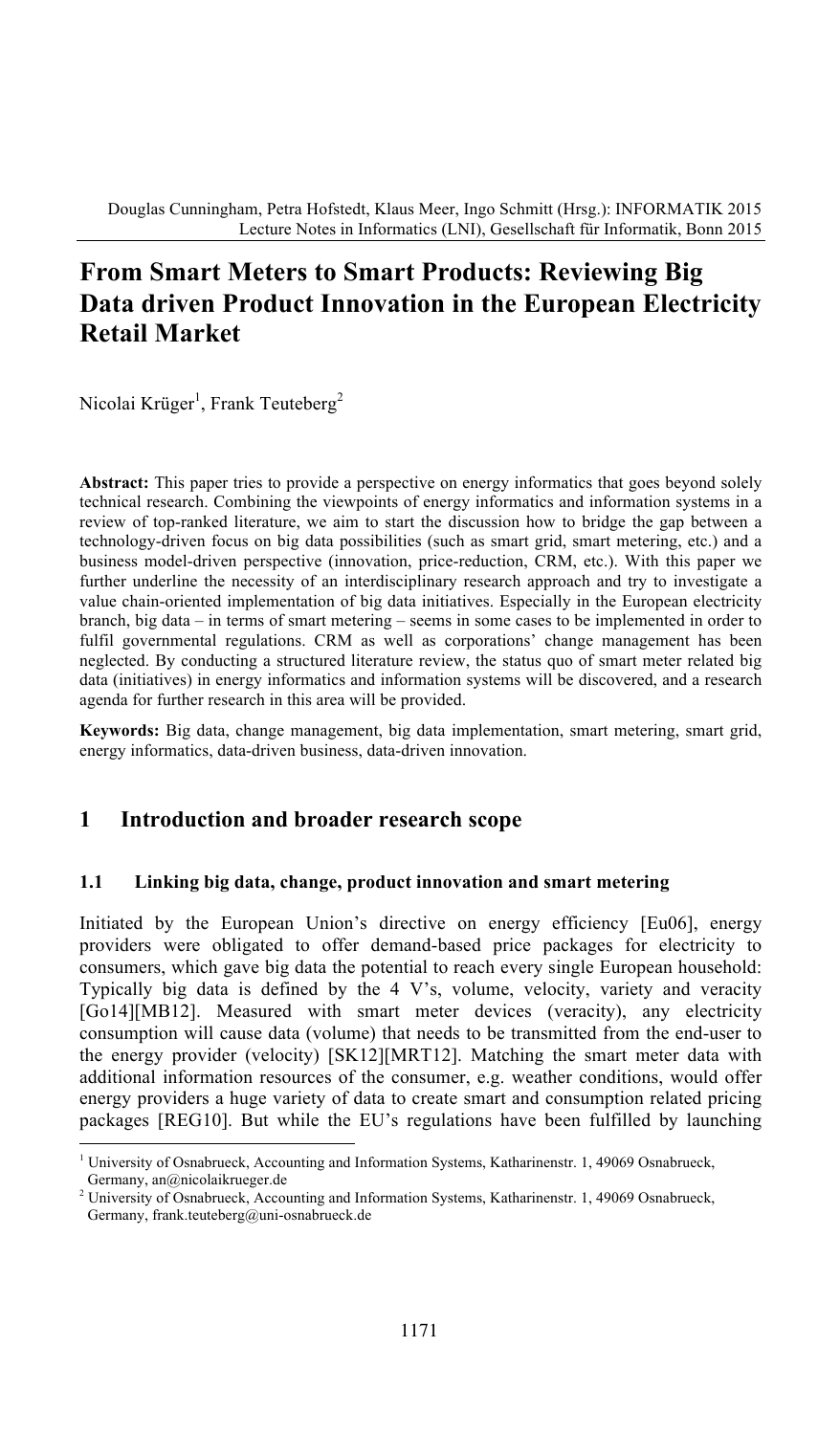smart grids, smart meters, and a variety of big data technologies to offer individual price ranges for consumers, the real potential of data-driven business models did not become the core focus for electricity providers, as a T-Systems survey among 250 managers in that branch discovered in February 2013: 47% of the interviewees do not see the value within data, even if they see an annual data-growth-rate of 25% [TS13].

Abstracting the given example, the question of how big data should be implemented has become more relevant today, compared to the questions asked in the past regarding whether or not large-scale and high frequency data existed and which mathematical patterns and predictions could be engineered with it. Therefore this paper focuses on reviewing the status quo in energy informatics (EI) and information systems (IS) regarding the combination of three elements: big data, change/product innovation management and smart metering. Smart metering, which is defined by German energy industry law as a "measuring device […], which reflects the real energy consumption of each user and the real time of consumption" [En10], represents a concrete modulation of the broader research ambition of the authors: to find out how big data and change/innovation processes in organizations can be handled, e.g. whether product managers of energy providers shall become more like data scientists or vice versa. We stress this topic to underline that in fact, most of the research done so far in science has been technologically initiated. Nevertheless, some authors (especially [KSB13] and [Go14]) have already pointed out the necessity for a more social-, business model- or user-oriented science approach within the field of EI to enable individuals and institutions to handle the potential opportunities (and through that, upcoming changes and innovations) presented by these technologies. In this context, we understand change management primarily in the classical view of Kotter, to prepare a corporation for new circumstances within the market [Ko12]. Furthermore, chances of relying on big data (and in this context, of smart metering) may also limit the potential for disruptive innovations with completely new solutions for problems [Ch13].

#### **1.2 Research question**

Within this overall frame, EI in general and smart meters in particular also offer an interesting research subject, combining the perspectives of technology, legal regulations and business models. Beyond our literature review, we are going to create a research agenda to point out which steps in science need to be taken to enrich the instruments of EI and IS due to this purpose.

The search term "big data" indicatesasignificant development in the Google Trend analysis (cf. figure 1, case sensitive search for all submitted queries worldwide between 2006 and 2015), which we introduce here as an additional indicator for the substantial growth of interest and publications on that topic. Google Trend normalizes all conducted searches between a scale from 0-100 by comparing a specific search query to the total amount of searches; therefore the Y-axis below can be understood as a general search trend over time.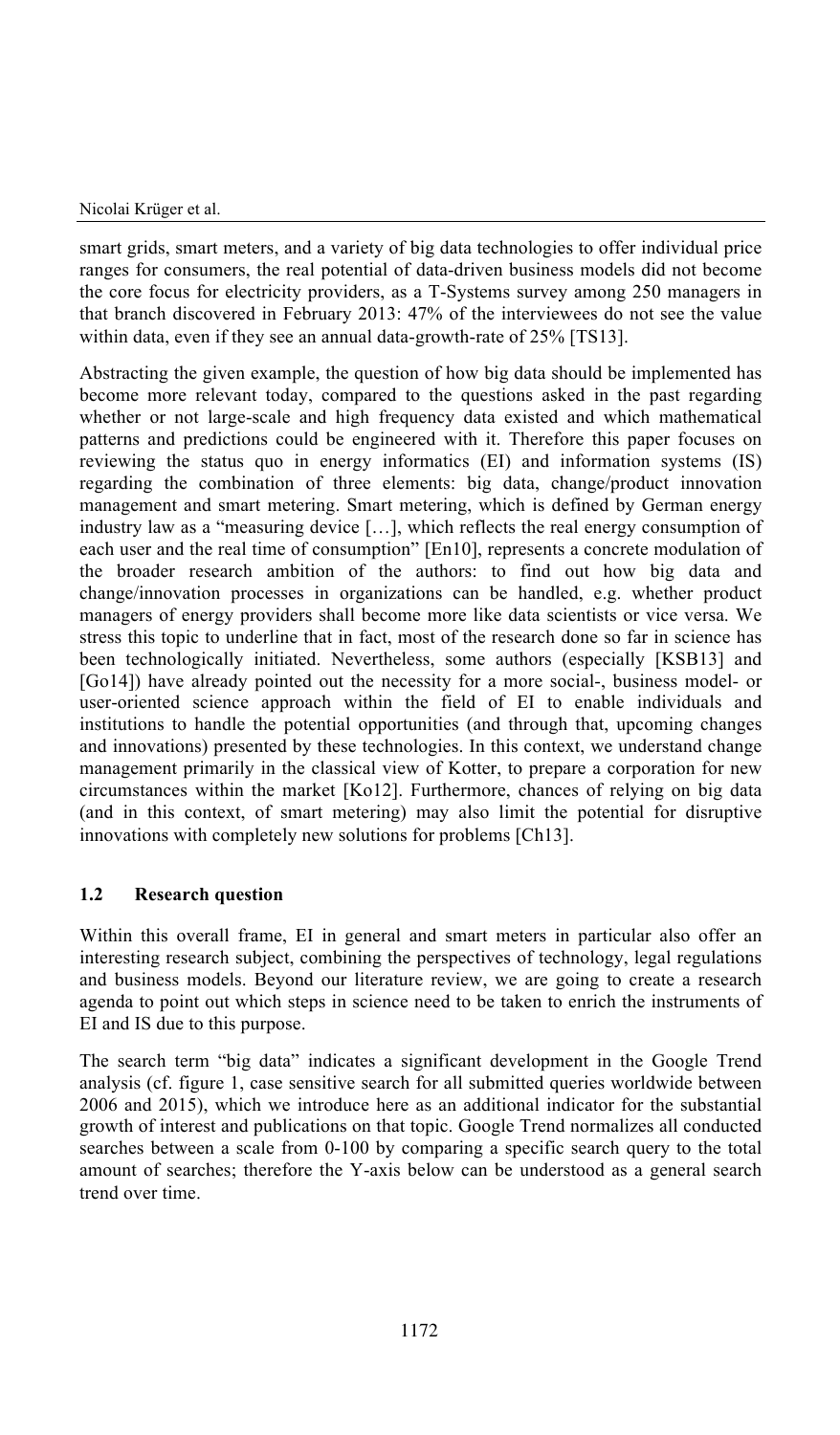



The chart also follows our above argument, that during the same timeframe the interest in the search query "change management" did not increase. Looking at the keyword "smart meter," a constant interest seems to be in place since 2011.

After presenting a wide scope of different perspectives on our topic, we can summarize our research with two specific questions:

*RQ1: How can change and product innovation management enable the effectiveness (e.g. in terms of cost-savings or additional turnover) of big data initiatives?*

*RQ2: Which change and product innovation management enablers (e.g. communication, transformation strategy and so forth) can be applied for smart metering within EI?*

To answer those two questions, we conduct a systematic literature review to investigate the status in EI/IS science and to draw a future research agenda. The paper is structured as follows: In section 2 the underlying research methodology is described. We present a quantitative analysis afterwards in section 3, including a discussion of open questions based on the studied papers. Section 4 provides a practical perspective on our topic by discussing selected cases from today's energy market in Europe. Finally, section4also points out which limitations we faced during our creation process and provides – as a main deliverable of this paper – a research agenda.

# **2 Research methodology**

#### **2.1 Systemic literature review and analyzed articles**

Based on a systemic literature review process (cf. figure 2), the authors intend to follow a broadly accepted framework [Br09], which starts with a scope definition (see introduction), resulting in a conceptual keyword list. To focus only on results with high impact on the topic given, the following 16 search queries have been designed as Boolean match types: *big data implementation*, *big data and change management, big data and value chain, big data and business model, big data and decision making, big data and success factor, big data and customer relationship management, big data and*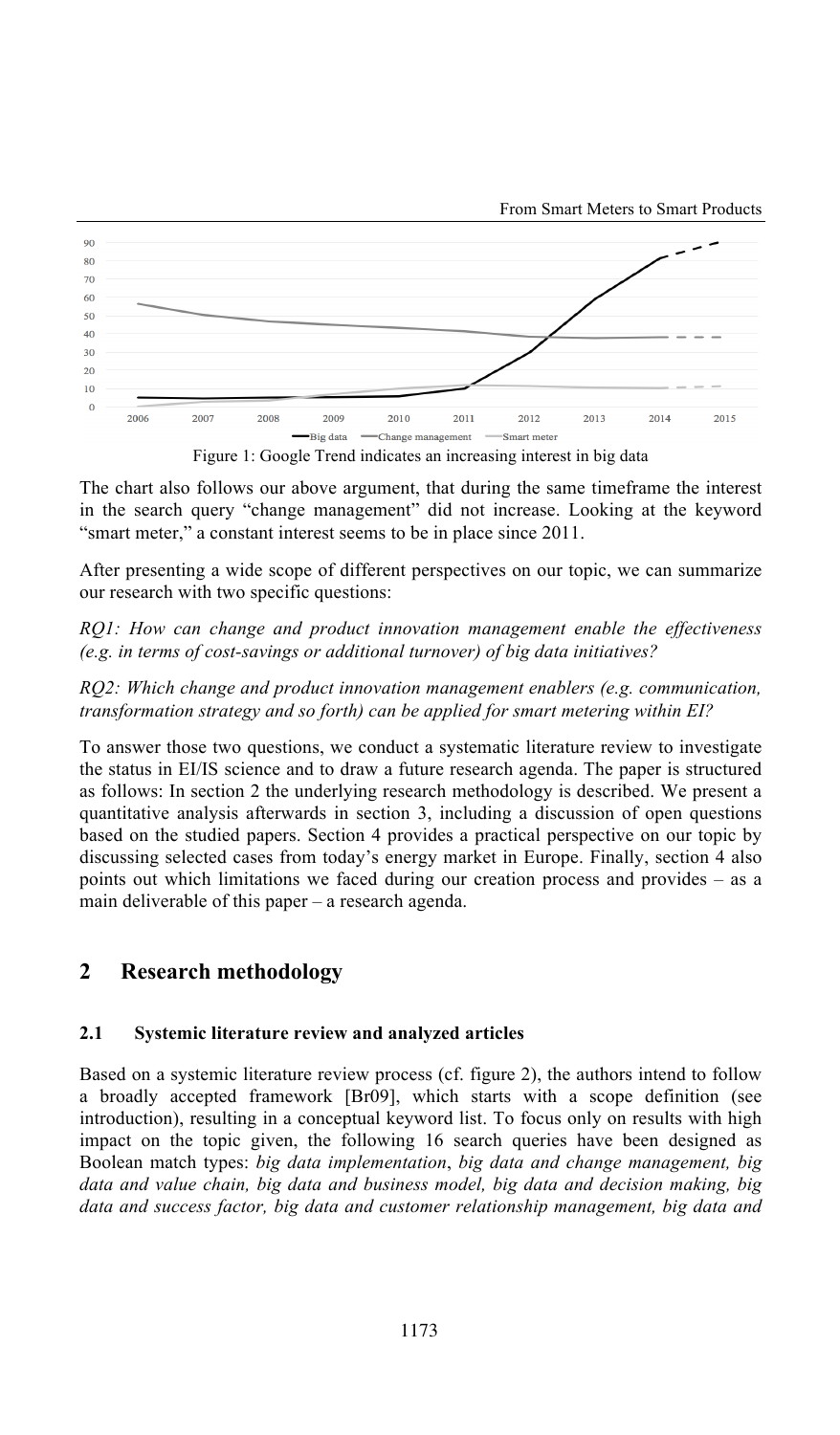*product development, big data and service development, big data and organizational change, big data and hr, big data and CRM, big data and human resource*, *big data and electricity, smart meter and value chain* and finally *smart meter and product innovation*.

In another step, the authors selected 23 A-ranked journals for research purposes, which was also based on a generally accepted journal ranking [WK08]. For the database search, EBSCO (Academic Search Premier, Business Source Premier and Regional Business News), SpringerLink, ScienceDirect and Google Scholar have been used. Additionally, we included the three top ranked IS conferences (ECIS, ICIS and WI) and entered the accompanying articles via AISeL with the same keyword-structure as used for the journal research.

Within the forward/backward search, our approach aimed on staying close to the research topic. Therefore the same quality premises for the initial search have been taken. Additionally, with the purpose of keeping a narrow perspective on the research subject, either the keyword "big data" or not predefined but impactful aspects must have been visible. In order to keep the quality of the source selection model described above, the criteria publication timeframe, journal respective conference working has also been used while executing the forward and backward literature search.



Figure 2: Funnel view of the research methodology

#### **2.2 Related work**

Within the research result we found three related articles which are summarized in tab. 1: One article provides a literature review about EI, pointing out that EI move beyond the solely technological aspects. The other two articles tried to answer the question, how big data initiatives can return value to an organization.

| Title, Reference, | "Energy informatics. Current and future research focus." [Go14], |
|-------------------|------------------------------------------------------------------|
| Method            | review based approach                                            |
| Publications      | No explicit period; books, articles, proceedings                 |
| reviewed          |                                                                  |
| Research          | Creating an overview about the status quo in EI, especially      |
| objective(s)      | intelligent energy saving systems and smart grids                |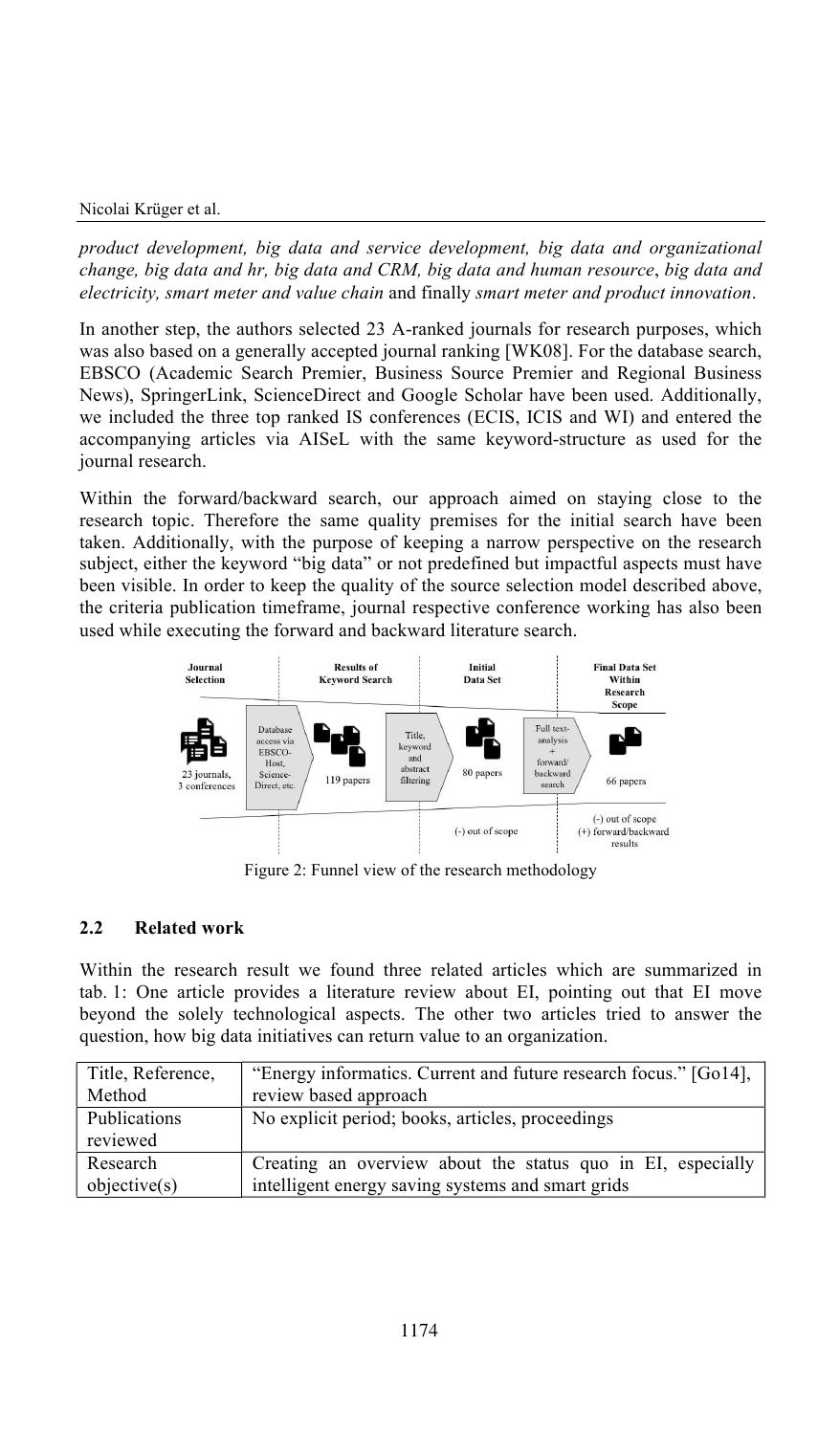| Results                     | Sensors and corresponding software are the key for smart<br>٠<br>grid technology and future developments<br>EI shall include a market-oriented perspective, taking<br>٠<br>economic, psychological and sociological aspects into<br>account – this can be achieved by focusing on systems and<br>mechanisms to increase energy efficiency and by integrating<br>renewable energy sources into the power grid |
|-----------------------------|--------------------------------------------------------------------------------------------------------------------------------------------------------------------------------------------------------------------------------------------------------------------------------------------------------------------------------------------------------------------------------------------------------------|
| Title, Reference,<br>Method | "Business intelligence and analytics: From big data to big<br>impact" [CCS12], review based approach                                                                                                                                                                                                                                                                                                         |
| Publications<br>reviewed    | Approx. 2002 - 2012, academic and industry publications                                                                                                                                                                                                                                                                                                                                                      |
| Research<br>objective(s)    | Reflecting the impact of data-related problems in corporations                                                                                                                                                                                                                                                                                                                                               |
| Results                     | Structured literature review of almost one decade research<br>٠<br>framework to identify emerging big data methods<br>Analysis of applications, data, analytical methods and<br>٠<br>potential impact for five branches                                                                                                                                                                                      |
| Title, Reference,<br>Method | "Creating value with business analytics in the supply chain"<br>[SB13], case study                                                                                                                                                                                                                                                                                                                           |
| Publications<br>reviewed    | No explicit period; books, articles, proceedings                                                                                                                                                                                                                                                                                                                                                             |
| Research<br>objective(s)    | To use the resource-based view and dynamic capabilities for<br>implementing business analytics into a company's value chain                                                                                                                                                                                                                                                                                  |
| Results                     | Implementation framework for business analytics into an<br>$\blacksquare$<br>organization from a resource-based view<br>Governance, change management, organizational learning,<br>٠<br>BA-enabled innovations and hybrid skills are important to<br>gain value from big data                                                                                                                                |

Tab. 1: Summary of related work

While the related papers focus either on a combination of the research perspectives big data and change/innovation or big data and smart metering, our paper will try to bring all three aspects together (cf. figure 3). As every related paper already offers a high value and well structured systematic for each viewpoint, our review is going to define a deep dive route through published articles and proceedings with a combined perspective on it.

# **3 Analysis of results**

#### **3.1 Research focuses of analyzed papers**

The original search results of 119 articles have been reviewed based on their titles, keywords and abstracts in order to filter out those papers without any relation to our research. In the next step, the 80 remaining articles were analyzed in detail. Some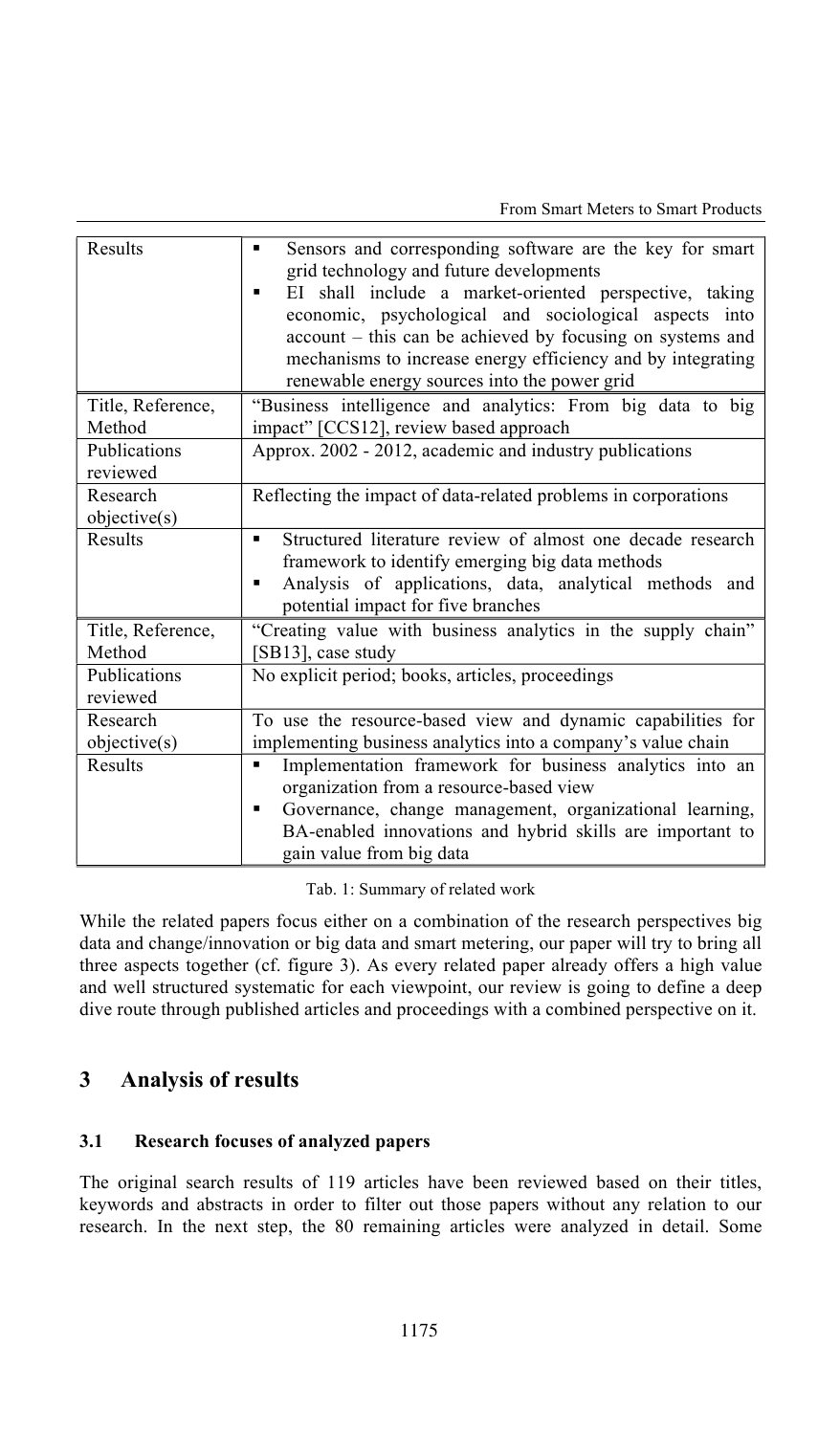additional cases have been excluded within this step, as the content and applied methods in those articles did not correspond with the assumption based on keywords and abstracts; for all others, a significant fit to the given topic has been found and a forward- /backward search has been executed. All in all, this approach generated a data set of 66 articles, which will be examined in detail in the following sections. By filtering our result list of 66 articles by topic, a clear picture of the focus of each article can be generated. This indicates once again that big data in combination with change/innovation has already been the focus of previous research. Nevertheless, a combined view of smart metering and one or both of the other IS centric views show potential for further research activities.



Figure 3: Overlapping and solitary research focuses found

#### **3.2 Quantitative and chronological result analysis**

The amount of published articles over time follows the trend of search queries on Google (cf. figure 4): At the time of producing this article, the 2015 level has already reached the total level for 2012. Almost 70% of the selected sources have published corresponding research between 2006 and today, distributed in a total of 15 journals respectively published at one of the three top ranked conferences.



Figure 4: Accumulated result per journal/conferences (ranked by results per journal)

#### **3.3 Research perspective of analyzed papers**

To understand the meta-layer of each paper in a more detailed way, we selected four different perspectives based on an adapted PEST-analyze [FN86]: Papers with a clear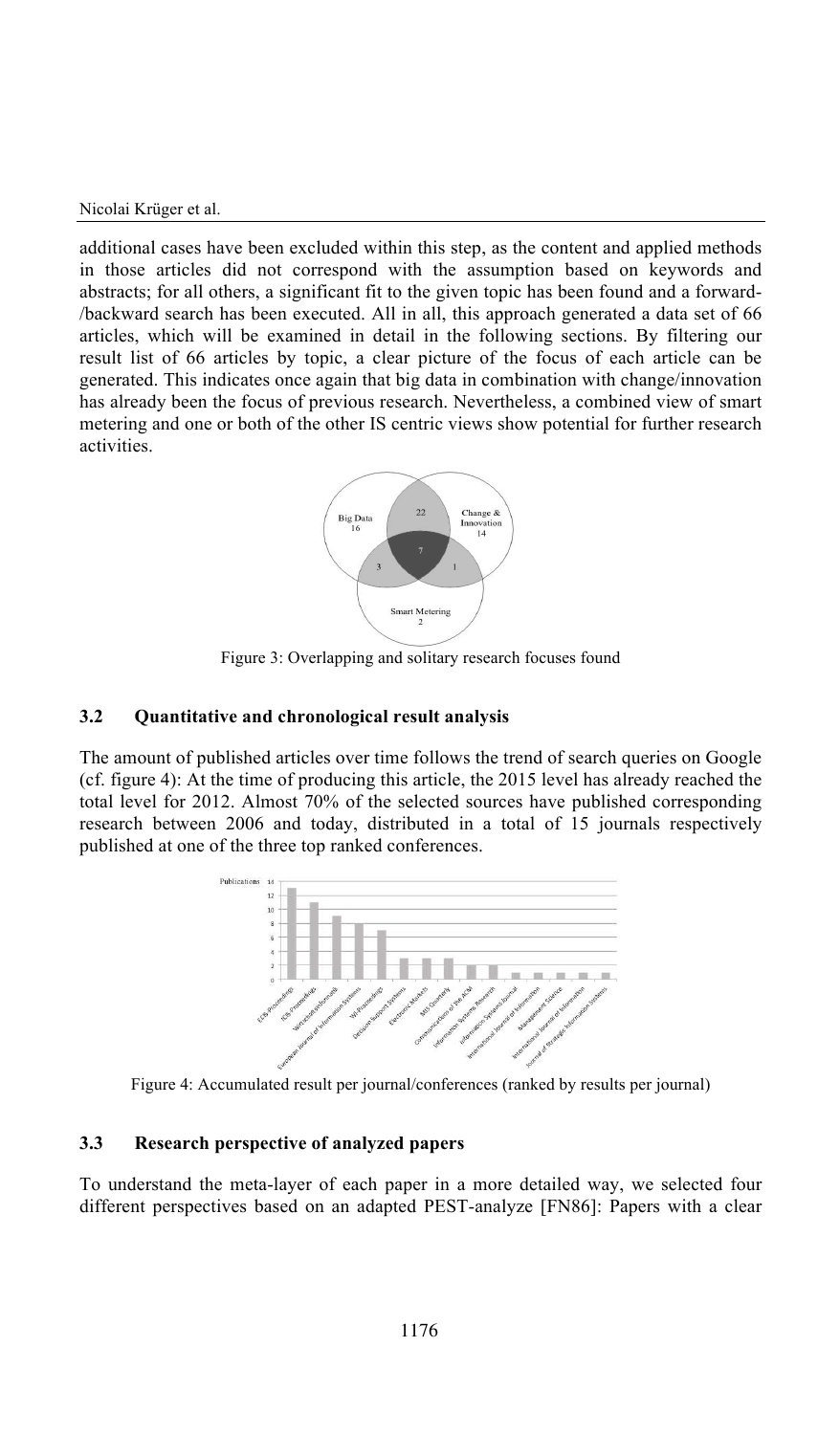technical (we added mathematical) perspective formed one cluster, those with a clear economical perspective a second one. Articles with an organizational (we added social) view formed a third cluster. Finally, those articles with a broad perspective on the general orientation of their scientific discipline form the last cluster.

|                 | 2006 | 2008 | 2009 | 2010 | 2011 | 2012 | 2013 | 2014 | 2015 |
|-----------------|------|------|------|------|------|------|------|------|------|
| Technological/  |      |      |      |      |      | ↑    | ◠    |      |      |
| Mathematical    |      |      |      |      |      |      |      |      |      |
| Economical      |      |      |      |      |      |      | O    |      |      |
| Organizational/ |      |      | ◠    |      |      |      |      |      |      |
| Social          |      |      |      |      |      |      |      |      |      |
| General         |      |      |      |      |      |      | h    |      |      |
| Science         |      |      |      |      |      |      |      |      |      |

Tab. 2: Research perspective of analyzed articles over time

Between 2006 and 2011, the majority of articles focused roughly on big data in terms of large and high frequency data-modulation within ERP projects, business analytics and intelligence and as well on change, innovation or implementation aspects. Looking on the general articles in our research scope, like [Go14b], [NM14] or [KSB13], it becomes clear that more and more, journal and conferences call for specific research according our research questions. While there has always beenatechnical or mathematical interest in our research topic, only latest research tries to provide a cross-disciplinary approach: For instance in [Ha15a] the authors analyze the digital transformation effects of primarily physical industries.

### **3.4 Applied research methods of analyzed papers**

We analyzed the methods used by each paper to understand the development, status quo and possible gaps for a future research agenda. For this step, we followed a classification of research methods by Wilde and Hess [WH07]. The diagram below shows that empirical methods are used quite often in the analyzed articles, because papers like [FSN12] or [Wa13] selected a very specific problem to be solved with statistical models.

We would like to highlight the case studies in [KB14], where big data implementation into decision-making processes has been analyzed: The result, that the role definition of an enabler/integrator is necessary in the practical field correspondents with our finding of a research gap in science. In [Bu13a] the conducted interview goes more into detail, carving out that a mixed skill set of IT-tools, statistical education, but also a strong feeling for profitable business models will be required.

In terms of smart metering and the question how to utilize this from an economical perspective, two papers ([WBN15] and [AZ14]) offer initial studies into this direction. Under the economical aspect, general big data studies provide wider and more empirical research (e.g., in terms of supply chain benefits [SB13] or in the direction of data-driven business models [LG09], [OA13] and [Ha15a]).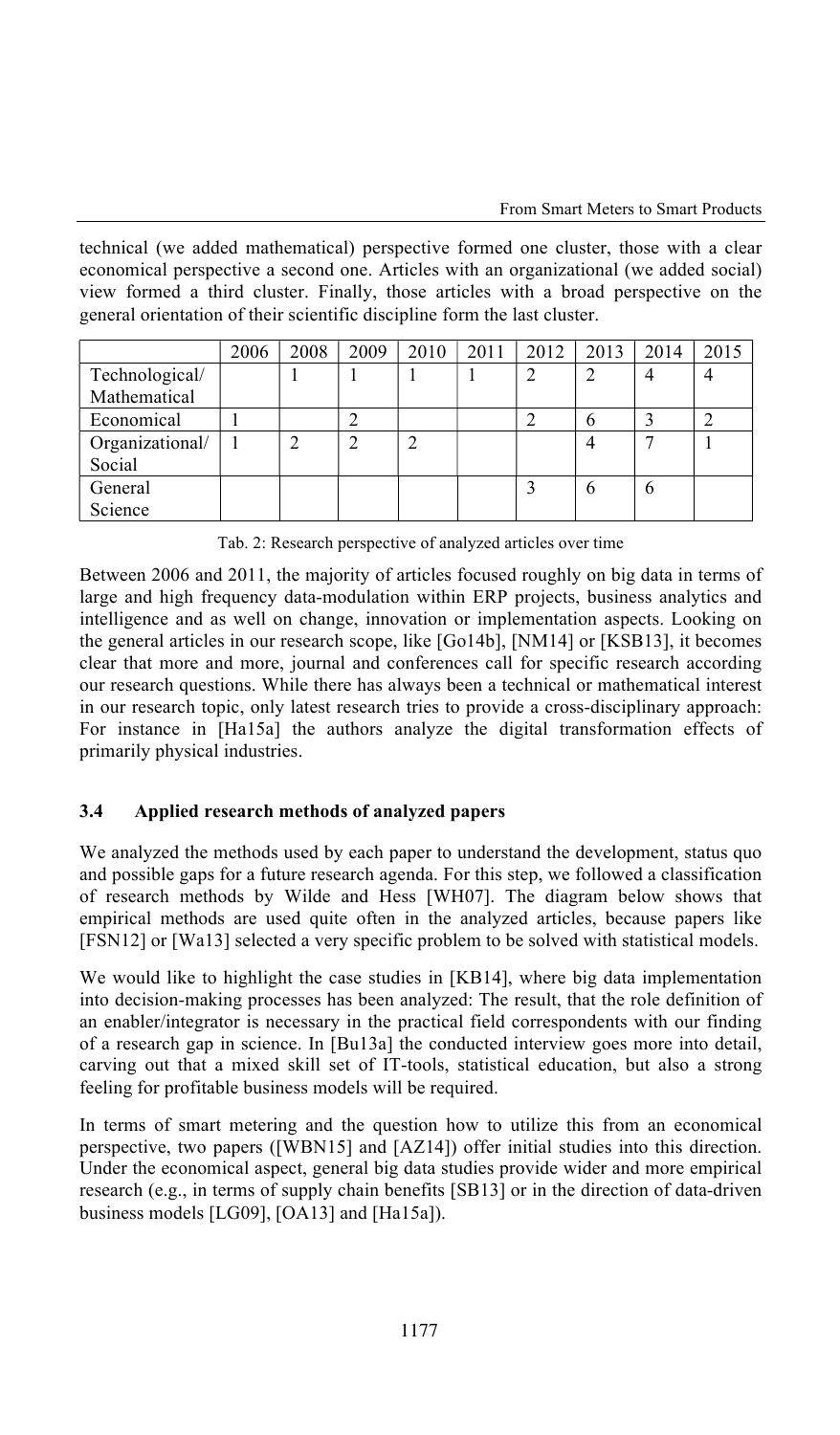

Figure 5: Research methods applied

The analysis is limited by the fact that not all authors specifically introduced their research methods. In those (minor) cases we tried to identify the chosen path and method of the authors by studying the presented approach and results. Nevertheless, a methodological test or validation was not in our scope.

#### **3.5 Outcome: Problems to be solved**

Following our used methodology from the previous two sections, we studied the open problems and research questions of each paper. We are going to highlight the main topics and representatives of each group in tab. 3.

| Perspective    | Problems to be solved                                                | References   |
|----------------|----------------------------------------------------------------------|--------------|
| General        | Implementation of data-driven thinking into the                      | $[Bi13]$ ,   |
| science        | different disciplines (EI/IS)                                        | [Bu13b],     |
| discipline     | Further discussion of moral and ethical questions                    | [ $W014$ ]   |
|                | like data privacy necessary                                          |              |
|                | Curriculum adaptations for a data-driven but also                    | [Bi13],      |
|                | environmental-driven education                                       | [ $AD14$ ]   |
|                | · Combination of social, technological, data- and                    |              |
|                | business-driven viewpoints                                           |              |
|                | Finding a guiding viewpoint for EI specific articles<br>$\bullet$    | [ $Re14$ ],  |
|                | Implementing an interdisciplinary perspective into                   | [KBK12],     |
|                | ЕI                                                                   | [Go $14b$ ], |
|                |                                                                      | [KSB13]      |
| Technological/ | Data protection and privacy in terms of smart                        | $[SK12]$ ,   |
| mathematical   | metering                                                             | [ESB10],     |
|                | General quality assurance in big data initiatives                    | [LRI14],     |
|                |                                                                      | [HH14]       |
|                | Potential of matching smart grids, smart meters,<br>٠                | $[BF14]$ ,   |
|                | electric vehicles and other decentralized sources                    | $[SK12]$ ,   |
|                | Future data availability and effectiveness for steering<br>$\bullet$ | [Kr15],      |
|                | of smart grids                                                       | [KW15],      |
|                |                                                                      | [KBK12]      |
| Economical     | Value creating implementation of smart metering                      | [AZ14],      |
|                | into energy retail organizations                                     | [BWN12],     |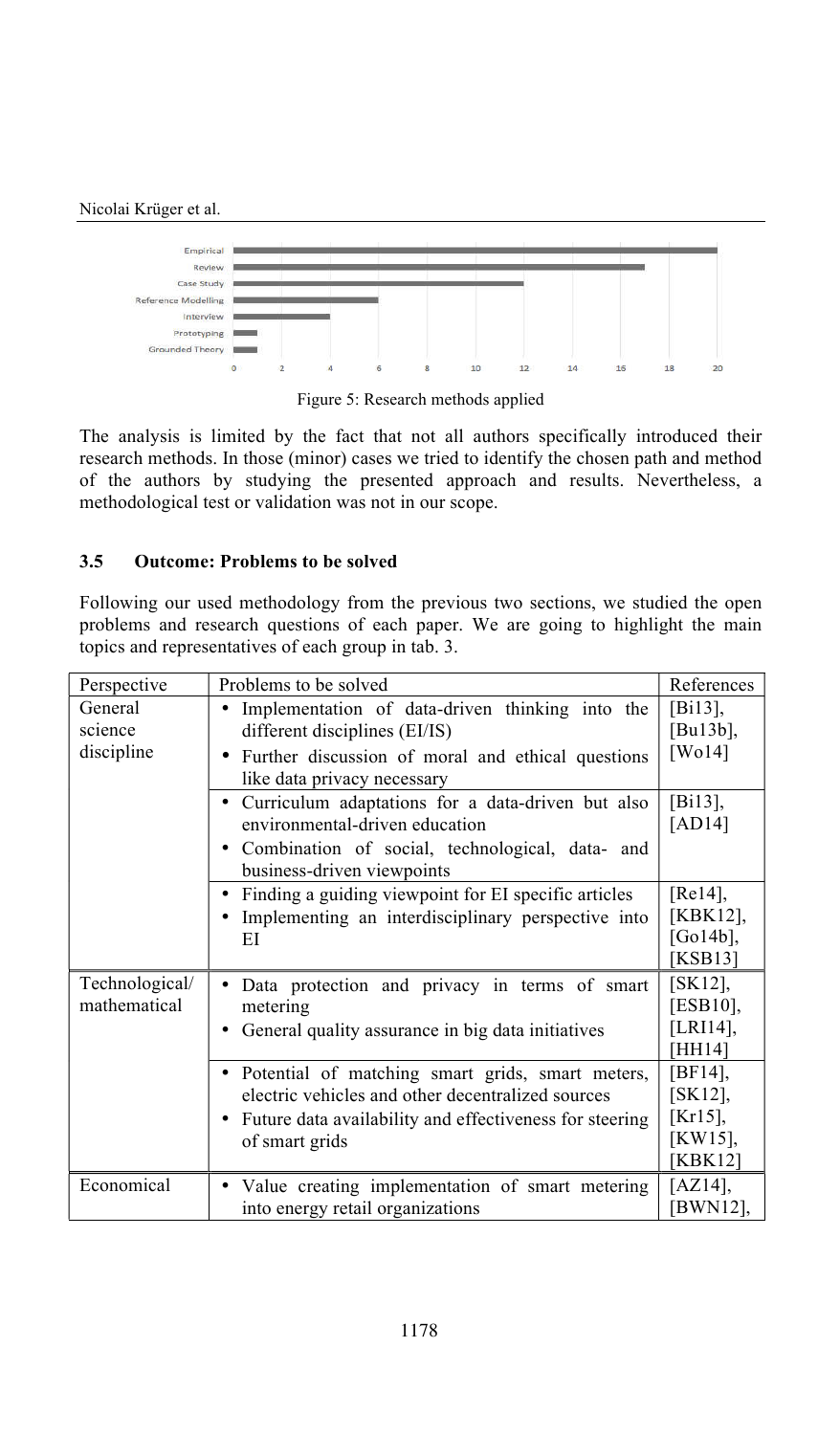|                 |                                                                                                                                                                                               | [KBK12]                |
|-----------------|-----------------------------------------------------------------------------------------------------------------------------------------------------------------------------------------------|------------------------|
|                 | business models for data aggregators,<br>$\bullet$ Future<br>collecting and using data from smart meters and<br>offering their infrastructure for data processing to<br>electricity retailers | [ $BF14$ ]             |
|                 | • Descriptive metrics not only regarding the change of<br>one company, but also the change of an ecosystem<br>of companies through digitalization                                             | [Bh13]                 |
|                 | • Optimization of the intraday electricity purchase by<br>predicting capacity and usage of renewable energies<br>and electric vehicles                                                        | [BFN13]                |
|                 | • Granting value added to consumers based on smart<br>metering                                                                                                                                | [WBN15]                |
| Organizational/ | • Upcoming behavioral risks through big data                                                                                                                                                  | [0114]                 |
| social          | Reduction of implementation costs of big data<br>initiatives                                                                                                                                  | [BH08],<br>[By10]      |
|                 | Handling decision processes in organizations, which<br>$\bullet$<br>become more complex through big data                                                                                      | [ $Bu13a$ ]            |
|                 | • Cultural / language influences on skill profiles of big<br>data experts                                                                                                                     | [ $DMV14$ ]            |
|                 | • In-depth case studies / expert interviews<br>on<br>digitalization of physical industries                                                                                                    | [Ha $15a$ ]            |
|                 | • Definition of role, skills and implementation plan of<br>an analytical integrator as bridge between decision<br>makers and data scientists                                                  | [ $KB14$ ]             |
|                 | • Motivating employees for creative use of data and<br>stimulating data-driven thinking                                                                                                       | [KLS14],<br>[ $AD14$ ] |

Tab. 3: Overview of open problems and questions

# **4 Implications and outlook**

#### **4.1 Practical implications: Current trends in the field of smart metering**

Based on a simplified approach of data triangulation [Fli11], we will add a practical view to the research we conducted. While the quantified review perspective before offered a structured path through related science of the last years, the chosen second perspective may also support timing and practical relevance of our topic.

As the lawmaker pushes smart metering, energy suppliers started already many initiatives to provide measuring devices for instance to private households. At this point we refer once again to Kotter's fundamental definition of change management, which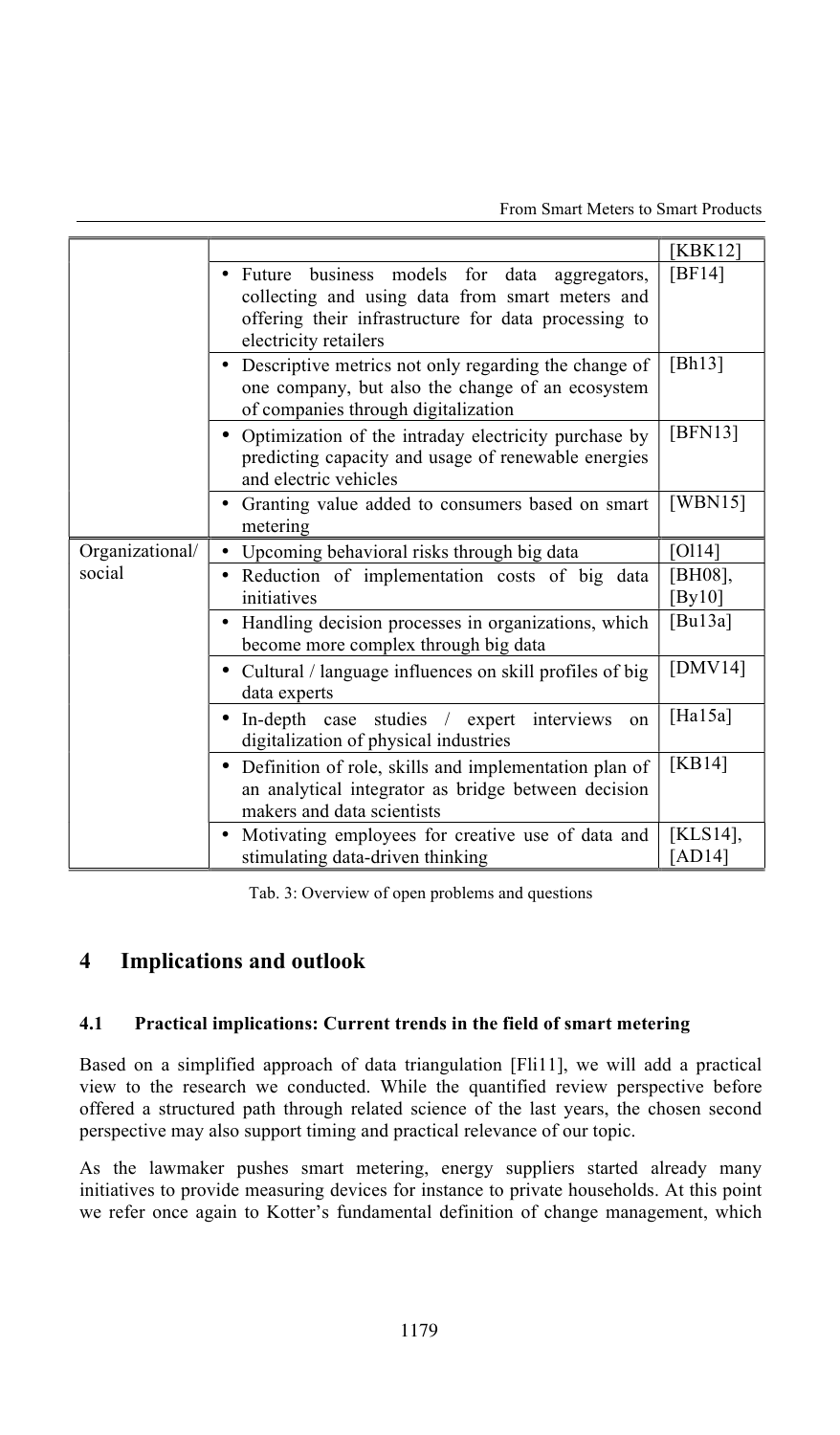aims on preparing corporations for new market circumstances [Ko12]. Those market transformations are – based on the BITKOM association – already visible in the electricity branch and they will change the relationships between consumers and suppliers fundamentally, empowered by big data: The consumers' market position will be strengthened by transparency about their own consumption, while supplier and retailer will face a data-driven change in their business model [Bi13].

The consulting company PWC identified key steps to handle the transition from the classical energy- to a modern service-provider, which summarizes our findings with regards to RQ1: As a primarily step, the overall business model and strategy needs to be adapted due to the digital transformation of the branch. Afterwards, the organizational change has to be conducted. This will take effect in recruiting and job scopes for example, because new skills are necessary to work in a service-oriented company instead of working for a classical energy supplier. In a third step the implementation into the core processes of the company must take place, i.e. by creating a service center [PW13].

Vestas Wind can be taken as a possible path for energy enterprises to react on RQ1: The energy supply company was able to identify the initial problem (wind forecasting) as a big data challenge. By gathering weather data from internal and external sources, a weather library with 24 petabytes of data has been created. Referring to tab. 3 (especially [BFN13]), Vestas faced as well the challenge how to monetize the data. Two approaches were implemented: Earning savings within the intraday market through better wind forecasts and a change in the investment strategy for new wind turbines by using more precise geographical prediction of the wind flow. This example underlines our economical and organizational outcomes of tab. 3: Although the technical enhancement seems to be a fundamental step, Vestas' management faced the barrier of a valueoriented utilization of the additional data [IB11].

This barrier, which can be described more precisely as the gap between data science and corporate decision-making, is also an outcome of Kowalczyk's and Buxmann's research and puts an additional aspect to RQ1 [KB14]: In a multiple case study, big data & BI experts have been interviewed about past and running big data initiatives. In general, an effective integration of data-centric decisions requires domain specific knowledge of the decision maker on the one hand and the communicational expertise, analytical understanding and visualization skills of an integrator on the other hand – as also discussed in section 3.4. The definition of that role from an integrated ES/IS perspective might also form a starting point for further research.

Beside that interpersonal or cultural aspect, another case study about the use of sensor data discovered a process related cornerstone for big data implementation: Organizations must prepare their own processes for insights which might come up through big data. In the given case study, people were able to mark potholes on the rode in a mobile device app. The GPS-based data grew so fast, that the pilot city Boston was not able to handle the following processes [OL13]. Applying this lesson learnt to RQ2 and to the energy market, where retailers still struggle to predict consumers' energy consumption with classical volatility models – i.e. without sensor based and individual data  $[FSN12]$  –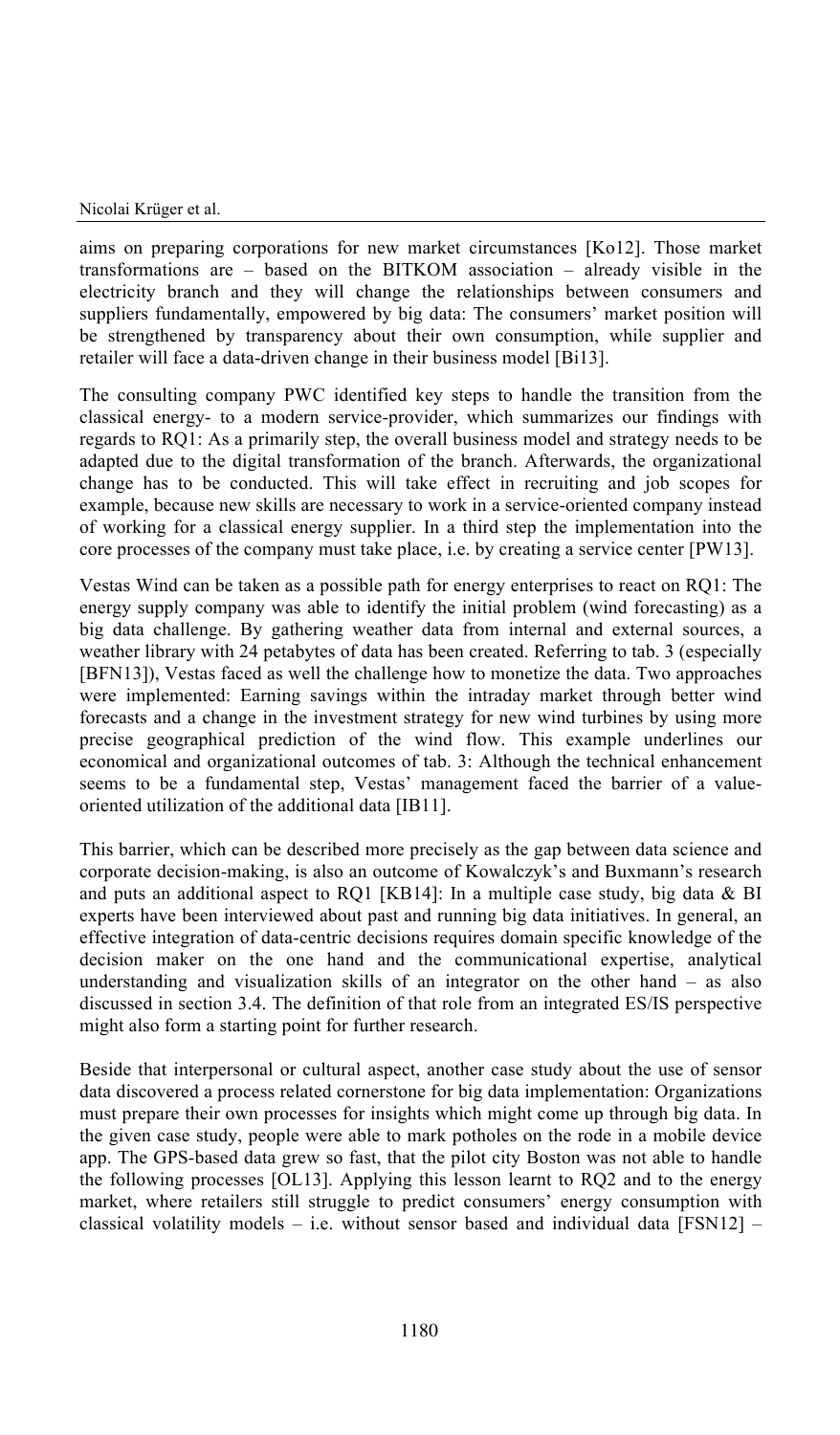retailers' business models and core processes must get prepared for a smart meter and data-driven direction.

#### **4.2 Research implications: Elements of a research agenda and conclusion**

Returning to our two research questions, we asked how big data could generally, and in terms of smart metering more specifically, enable change and innovation. By presenting a selection of current real world cases it became clear, that those questions are posed at the right time and – following the interdisciplinary approach – into the right direction. Furthermore we outlined a possible implementation and change management path for big data driven products in the electricity branch.

As every research paper has its limitations, we would like to point out that by selecting a cross-disciplinary perspective, not every reviewed paper can offer a combination of all three perspectives (big data, change/innovation and smart metering). Therefore, we suggest primarily further research to identify the scope of the problem. Another limitation arises through the practical real world cases which we included into section 4.1, which where not purely based on academic literature but also on industrial publications.

The literature review that we conducted within this paper shall be followed by further indepth case studies. In that step, as well as during the empirical study, other branches with experience in data- and sensor-driven businesses might also be reflected. For instance, automakers are facing a quite similar discussion regarding connected cars right now. During the second step, the conceptual phase, a reference model and a business maturity model shall be developed which can be tested and improved empirically in the third step [BKP09]. In regular frequencies the previous research shall be reflected – e.g., action research can deliver additional insights for this or new case studies can be conducted.

|                         | 1. Scope and structure:<br>Identifying gaps,<br>methods applied and<br>results of former<br>research | 2. Conceptual<br>construct:<br>Development of<br>theories, standards and<br>best practices | 3. Validation and<br>evaluation:<br>Empirical validation of<br>developed concepts | 4. Continuous<br>improvement:<br>Regular reflection- and<br>implementation-process | Development<br>model for big data - implementation |
|-------------------------|------------------------------------------------------------------------------------------------------|--------------------------------------------------------------------------------------------|-----------------------------------------------------------------------------------|------------------------------------------------------------------------------------|----------------------------------------------------|
| Reference model         |                                                                                                      | $\mathbf{x}$                                                                               | $\mathbf x$                                                                       | $\overline{\mathbf{x}}$                                                            | $\overline{a}$<br>change                           |
| Business maturity model |                                                                                                      | $\mathbf{x}$                                                                               | $\overline{\mathbf{X}}$                                                           | $\mathbf x$                                                                        | a reference<br>Þ,                                  |
| Empirical study         | x                                                                                                    |                                                                                            | $\mathbf x$                                                                       |                                                                                    | AOUUI<br>pure<br>retion<br>$\approx$               |
| Action research         |                                                                                                      |                                                                                            |                                                                                   | $\mathbf x$                                                                        | ursnq <sub>1</sub>                                 |
| Case study              | $\mathbf x$                                                                                          |                                                                                            |                                                                                   | $\ensuremath{\mathbf{x}}$                                                          | with focus on<br>Curaneur                          |
| Literature review       | $\mathbf x$                                                                                          |                                                                                            |                                                                                   |                                                                                    |                                                    |

Figure 6: Elements of a research agenda, based on [MF09]